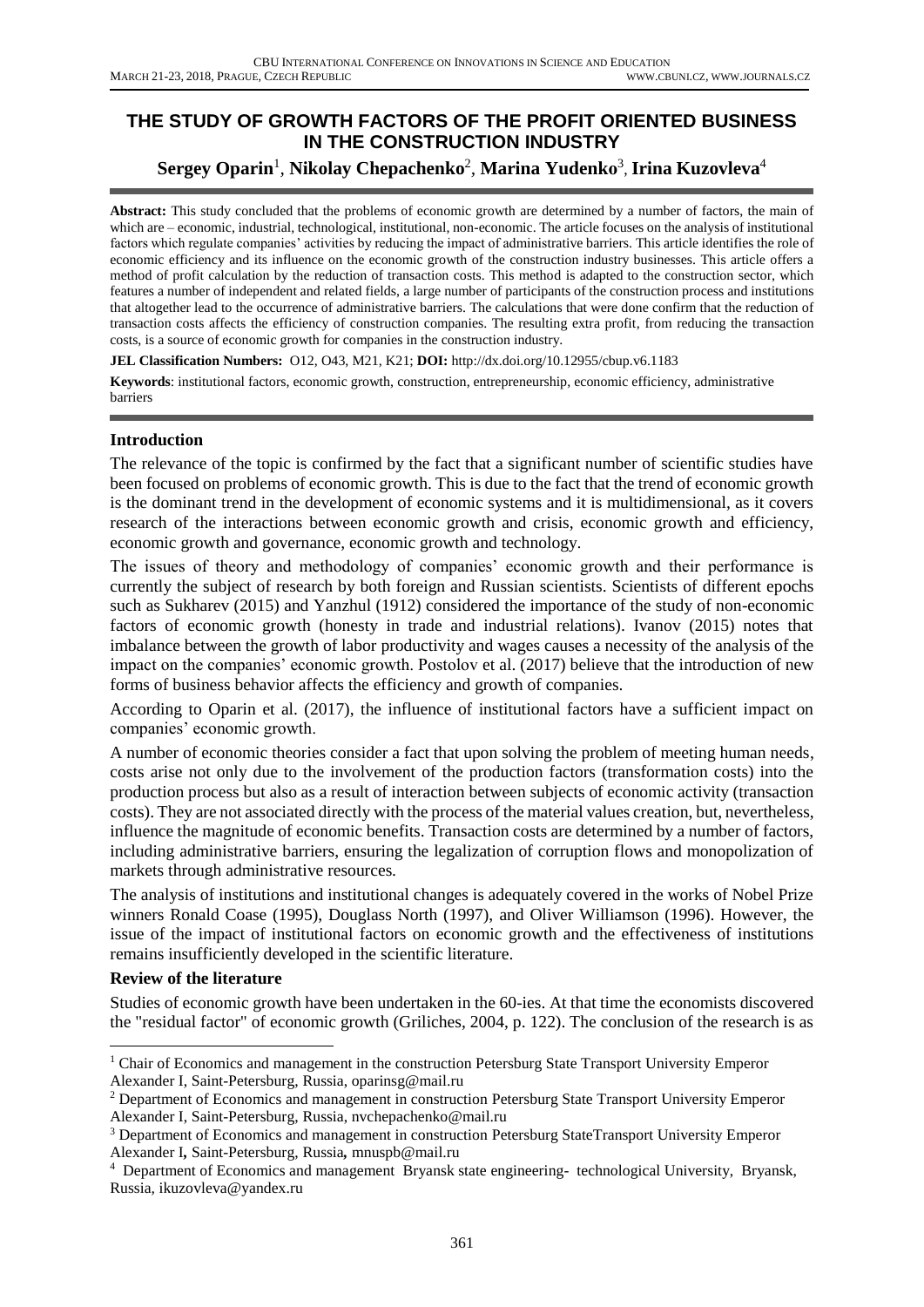follows: the observed growth of the goods output in a small degree can be attributed to the increase in traditional resources. It should be noted that a number of modern scholars of economic growth explain this by the increase of costs. Scientists John Kendrick and Solomon Fabricant (1954) noticed intercommunication of the "residual factor" of economic growth and technological progress and increasing production efficiency. They have turned the "residual factor" into an intellectual asset, the method of measurement of scientific and technological progress.

The authors of the above article consider economic growth of companies as quantitative increase in the goods output as a result of increasing the production, economic, institutional and other capacities that determine the increase of efficiency of use of resources, their optimal combination and the market share increase.

In economic literature, the economic efficiency of the entities' activity is barely mentioned in the context of its institutional support. Usually they write about economic growth and socio-economic development.

Exploring the issues of efficiency, we focus on economic activity such as the construction industry. 235 thousand construction companies operated on the Russian market in 2016. The trend of decline in construction production which began in 2014, was observed in 2015 and continued in 2016. The amount of work performed by the construction companies of all forms of ownership in 2016 counted for 6184 billion Rubles, which was 4.3% (Finance of Russia, 2017) less than the amount in 2015. Thus the question of economic growth and efficient operation of companies is relevant in the field of construction.

By far the economic literature has a clear idea about the essence of efficiency. There is a detailed classification of the characteristics and criteria of efficiency. However, the proposed efficiency indicators often confuse notions of outcome and impact, effectiveness, efficiency and intensity, efficiency and productivity. Often, in the works, efficiency is correlated with the companies' success.

The concept of Novozhilov (1995) according to which economic efficiency is defined as the ratio of the effect to the cost required to such effect production, is the most well-grounded in Russian economic science.

Asaul (2001) believes that efficiency is a qualitative category that is associated with the intensity of business development. It reflects the underlying processes of improvement that takes place in all its elements, and avoids mechanistic approaches. Such a broad interpretation does not contradict with the effectiveness of its understanding and at the same time does not contradict with many approaches to the interpretation of this concept. One of which is the consideration of the impact of institutions on the construction companies' activities through transaction costs in the calculation of their efficiency.

In turn, Sukharev (2015, p. 124) concludes that the economic science has developed a false idea that development can be effective when it is provided at the lowest cost. A problem of search of extremum arises, to define what the minimum cost is. But development is all about creating new material items and as a consequence "economic growth is characterized by a general increase of costs". The author rightfully believes that in the analysis of economic growth, we should talk about this measure as an efficiency indicator, calculated through the "ratio of the new product (income) to the value of the national wealth (similar to the elements of national wealth: physical capital, natural resources, human potential) as an indicator of overall performance.

Sharing the opinion of Sotnikova (2008, p. 169) we believe that the scientific economic literature draws sufficient attention to the assessment of the production subsystem performance of a company's infrastructure however, the types of transaction infrastructure and the issues of its evaluation are not fully considered. The author considers it expedient to allocate the criteria of an estimation of efficiency of the institutional subsystems in the composition of the transaction infrastructure. The author proposes to refer licensing, customs legislation, taxes and fees, standardization and quality insurance system costs, security system and international law to the cost indicators. The author proposes to refer gross and net income, performance indicators, institutional infrastructure, the profitability of sales and labor productivity to the result indicators. It should be noted that the listing cost indicators, the author, in our opinion, has not allocated all of the costs that the entity faces in its activities. At the same time she unjustifiably attributes the taxes to the element of the institutional infrastructure. The costs specified by the enterprises are included in the costs or profit and are not classified as transactions.

In scientific literature the definition of efficiency is different from the classical approach. For example Nickolaeva and Belova (2014) have identified and explored the factors and indicators of success in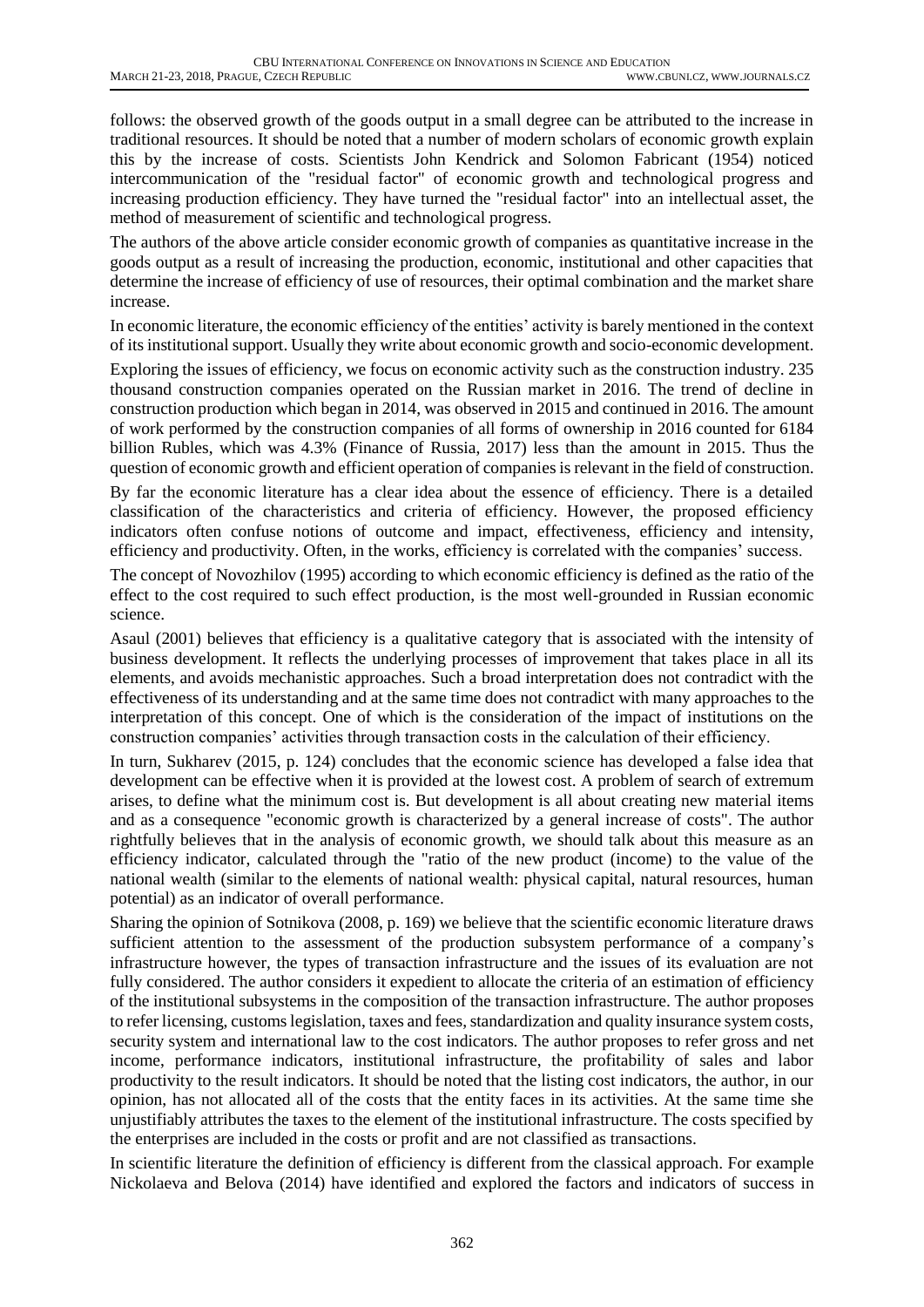medium-sized businesses, considering that success is a multidimensional and partially subjective concept, which implies, depending on the context, effectiveness, sustainability, performance, and the ability of the company to achieve its goals.

### **Methodical approaches to definition of the enterprises' economic efficiency**

The author of this article believes that the effectiveness of companies determines their economic growth at the expense of profit growth and offers a classic approach to the definition of efficiency that takes into account increased transaction costs.

In economic practice, enterprises' efficiency is often characterized by the indicator of profitability of the sold goods, products (works and services).

The profitability (P) of the sold goods, products (works and services) is calculated using the following formula:

$$
P = \frac{BFR}{Cv} \times 100\%
$$
\n<sup>(1)</sup>

where *BFR* is the balanced financial result (profit minus loss) from the sale of goods, products, works and services;

*Cv* is a cost value of sold goods, products, works and services.

The balanced financial result is the final financial result calculated on the basis of accounting of the all economic operations of the company. The profitability of the companies is not a new indicator and is calculated by the statistical authorities of the country, the regions and by enterprises and companies themselves.

In the article, the enterprise's effectiveness (*EE*) is to be calculated according to the following formula:

$$
EE = \frac{BFR + \Delta EP}{Cv} \times 100 \tag{2}
$$

where  $\Delta EP$  is an extra profit resultant from saving transaction costs.

That is the indicator of transaction costs which shows the influence of existing institutions on the efficiency of the construction industry companies. The initial data for the calculations and calculation results is displayed in Table. 1.

### **Research results**

All the indicators needed for the calculation of the performance indicator can be easily found on the official website of the Rosstat of the Russian Federation, except one indicator – the transaction costs.

It remains undecided how to define transaction costs. This issue has always been a subject of discussion (Eggertsson, 1990; Demsetz 1969). We refer to the materials of *The huge demand for small business,* the second Russian forum of small and medium business (June 2016), where two main reasons for restricting the development of small and medium business have been emphasized: a) administrative barriers ensuring the legalization of the corruption flows; b) monopolization of markets through the administrative resources. The costs of small business entrepreneurs upon the indicated problems are transactional in nature and are caused by institutions (formal rules, laws) inefficiency. At a panel discussion of the forum called *Reducing administrative barriers for doing business* June 2015, it was announced that the cost of administrative barriers constitutes 7% of the gross domestic product of companies and enterprises per year (5628 billion Rubles, or \$94 billion). This is a huge figure.

It is important to note that administrative barriers are the problem of small businesses not only in Russia but also in other countries of the world. Scientists from Kosovo (Hoxha et al., 2016) note that the barriers affect the performance of small business and business management.

On the basis of the empirical data in the field of construction the calculations that show a strong impact of administrative barriers on the effectiveness of companies have been made and the scientists have come to the conclusion that the reduction of transaction costs will provide additional profit and direct it to the companies' economic growth.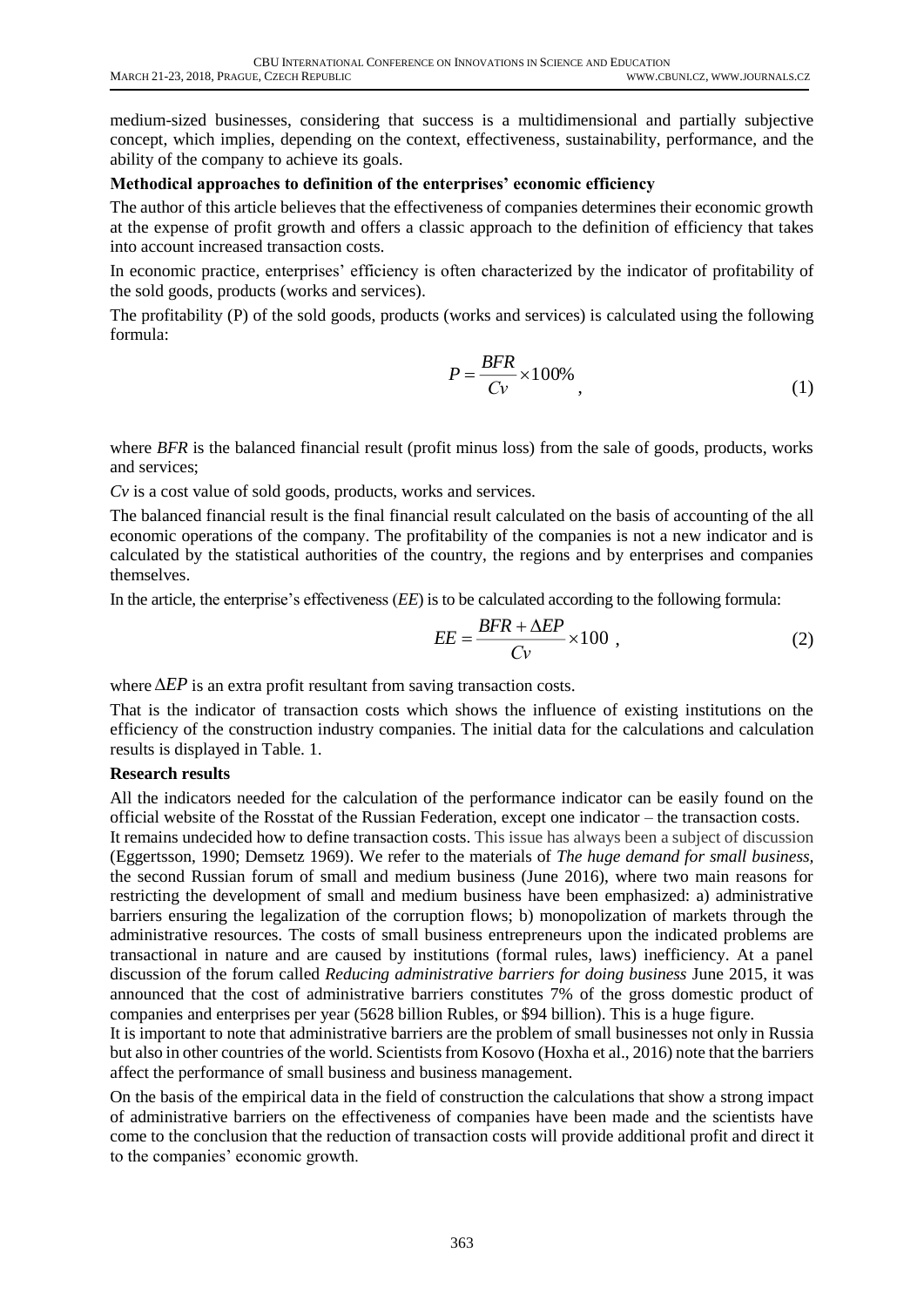Considering that the amount of work performed by the construction industry in 2016 amounted for 6184 billion Rubles, provided that the cost of business on overcoming the administrative barriers accounted for about 7%, they will result in 432 billion Rubles (\$7 billion) saved. In 2015 upon the amount of work of 6148 billion Rubles, the costs of business on overcoming of administrative barriers amounted to 430 billion Rubles (\$7.6 billion) in 2014, upon the amount of work of 6125 billion Rubles, the expenses amounted to 429 billion Rubles (\$11 billion). For the other years, calculations were performed in a similar way.

Analysis of the data presented in Table 1, clearly shows that the financial activity of the construction industry companies in 2014 and 2015 had negative results. But due to additional profit from saving transaction costs, the situation is changing and construction is becoming an effective business field. Of course, when calculating the size of transaction costs, not taking into account all the components, even the performance costs associated with administrative barriers have a significant impact on the effectiveness of companies and their economic growth.

| Table 1: input data to the calculation of the efficiency of construction businesses                                                   |      |      |            |       |       |      |
|---------------------------------------------------------------------------------------------------------------------------------------|------|------|------------|-------|-------|------|
| <b>Indicators</b>                                                                                                                     | 2011 | 2012 | 2013       | 2014  | 2015  | 2016 |
| The balanced financial result (BFR), billion Rubles                                                                                   | 107  | 176  | 601        | $-75$ | $-54$ | 131  |
| Transaction costs in the construction industry<br>(including for overcoming the administrative<br>barriers) $(EP)$ , billion Rubles   | 359  | 400  | 421        | 429   | 430   | 432  |
| Cost value of sold products, (works and services),<br>billion Rubles                                                                  | 4896 | 4896 | 1044<br>83 | 5425  | 5312  | 5390 |
| The effectiveness of<br>construction industry<br>companies without taking into account transaction<br>costs, %                        | 2,2  | 3,6  | 5,8        |       |       | 2,4  |
| The effectiveness of construction industry<br>companies taking into account the additional<br>profit from saving transaction costs, % | 9,5  | 11,7 | 9,8        | 6,5   | 7,1   | 10,4 |
| Source: Finance of Russia. 2016. Statistical compendium<br>Author's calculations                                                      |      |      |            |       |       |      |

Analysis of the data in the Table 1 shows that in 2016 due to saving on transaction costs, the efficiency of construction industry companies increased from 2.4% to 10.4%, and the businesses received an additional profit of \$ 432 billion Rubles or \$7 billion.

## **Conclusion**

The results of the calculations show significantly higher values of efficiency resultant from the additional profit from saving transaction costs. Thus, due to institutional factors that reduce transaction costs, companies can find additional reserves for profit growth, reproductive processes, growth in the prosperity of the businesses and the satisfaction of consumers. It is possible to reduce transaction costs and get additional profit by means of effective institutional infrastructures and its social institutions. In this regard, it is necessary to focus on the effectiveness of the business activities' regulations.

It has been proved that the institutional factors not only lead to higher economic efficiency, but to economic development of the companies at the expense of profit growth and contribute.

## **References**

Asaul, A. N. (2001) The phenomenon of investment-construction industry or construction industry in a market Economics is being saved: monograph [Webblogpost]. Retrieved March 22, 2017, from: http://www.aup.ru/books/m65/.

Demsetz, Harold (1969). Information and Efficiency: Another Viewpoint. *Journal of Law and Economics 12,* 1- 22.

Eggertsson T. (1990) Economic behavior and institutions. Cambridge University Press.

Griliches Z. (2004) Productivity, technological progress and limitations of the data. Origins. Moscow: Higher School of Economics Publishing house, 122-165.

Ivanov, O. P. (2015) The mismatch of growth of productivity and wages: possible economic and social consequences. *Society and power. 5,* 111-116.